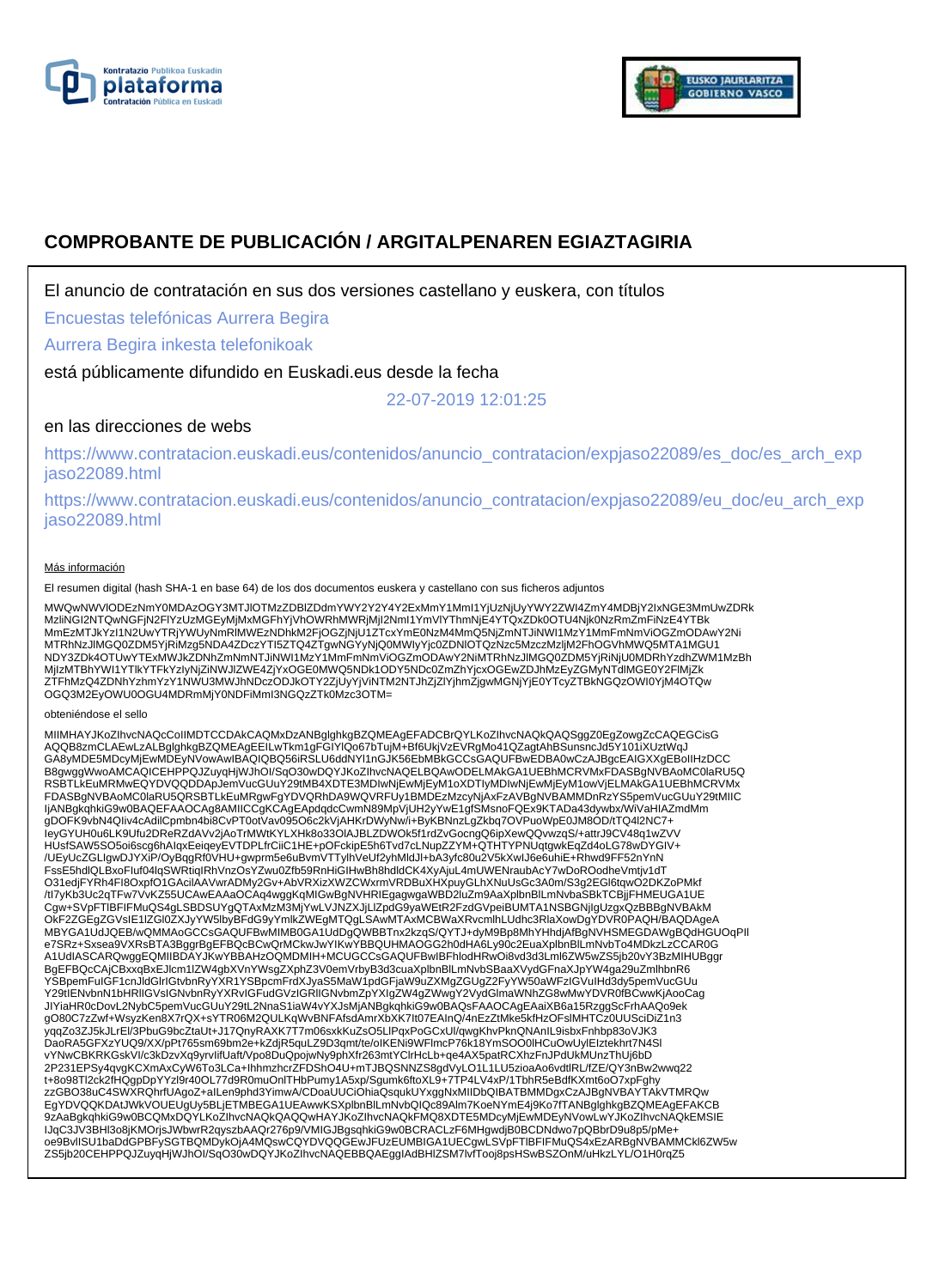



xucgAh/EfYeMH+g1QY+MRyALMMTZCAHFlidQC07lKickYRo54rsx8+VIVIWQxd1+8CMKJFLpZ7xWcULPrtq8gsiVtKeauRUFHJOI EcAqmNntJoa3sgpQSgOKyrS5FNZU+MR0l9Tt46J7ecmNlRdHDn2Xmm0wW0tAvefifThoRmh5Z5l8Tu5hhLcUGWV0zDtGU/yJqDUN xF0C3Sa1APk0xFhh0tf4nVIS/Ppd5jOBQvXFG6JFwsRpy/hzw8Glq2zc8YVps6QE90STGnq+N2KjF4HE1MmWQA6qq2U+Yi0wbuZD sBMmbfv7SEcOa44MK5EtNZv3iDVf+KexsUUn814uMnbT3k/AIUIvqrdJ9jK01u2Zxu3MLk1OMXvi8TAI82qc2we9MwWbueHL+xY1 o+eS6f4H0S54yfQTWQ0FTUO2adUERaoOUDs9Z8PrAClc4xpR/lIrNF7ZFzFMxGLn27bjtju90P06+nhXgkvihGoT7gdZ4gkvtxer wyu6xFgpwXejSjVru6we1nWqcYQmbMoyar8Xpv8=

### Kontratuaren iragarkia, gaztelaniaz eta eskaraz, izenburuekin

Encuestas telefónicas Aurrera Begira

#### Aurrera Begira inkesta telefonikoak

Euskadi.eus webgunean argitaratzen da data honetatik

2019-07-22 12:01:25

## web hauen helbideetan

https://www.contratacion.euskadi.eus/contenidos/anuncio\_contratacion/expjaso22089/es\_doc/es\_arch\_exp jaso22089.html

https://www.contratacion.euskadi.eus/contenidos/anuncio contratacion/expjaso22089/eu doc/eu arch exp jaso22089.html

#### Informazio gehiago

Bi dokumentuen (euskara eta gaztelania) laburpen digitala (hash SHA-1, 64 oinarriarekin), erantsitako fitxategiekin

MWQwNWVIODEzNmY0MDAzOGY3MTJIOTMzZDBIZDdmYWY2Y2Y4Y2ExMmY1Mml1YjUzNjUyYWY2ZWI4ZmY4MDBjY2IxNGE3MmUwZDRk MzliNGI2NTQwNGFjN2FIYzUzMGEyMjMxMGFhYjVhOWRhMWRjMjI2NmI1YmVIYThmNjE4YTQxZDk0OTU4Njk0NzRmZmFiNzE4YTBk MAINSTANT WAN THE MAIN SERIES AND DESCRIPTION OF THE MAIN THAN THE MAIN SERIES AND THE MAINSTANT AND THE MAIN SERIES AND THE MAIN SERIES AND THE MAIN SERIES AND THE MAIN SERIES AND THE MAIN SERIES AND THE MAIN SERIES AND T ZTFhMzQ4ZDNhYzhmYzY1NWU3MWJhNDczODJkOTY2ZjUyYjViNTM2NTJhZjZlYjhmZjgwMGNjYjE0YTcyZTBkNGQzOWI0YjM4OTQw OGQ3M2EyOWU0OGU4MDRmMjY0NDFiMml3NGQzZTk0Mzc3OTM=

denboran digitalki zigilatu zuena

#### zigilua lortzen

MIIMHAYJKoZIhvcNAQcCoIIMDTCCDAkCAQMxDzANBglghkgBZQMEAgEFADCBrQYLKoZIhvcNAQkQAQSggZ0EgZowgZcCAQEGCisG AQQB8zmCLAEwLzALBglghkgBZQMEAgEEILwTkm1gFGIYIQo67bTujM+Bf6UkjVzEVRgMo41QZagtAhBSunsncJd5Y101iXUztWqJ GA8yMDE5MDcyMjEwMDEyNVowAwIBAQIQBQ56iRSLU6ddNYI1nGJK56EbMBkGCCsGAQUFBwEDBA0wCzAJBgcEAIGXXgEBoIIHzDCC B8gwggWwoAMCAQICEHPPQJZuyqHjWJhOI/SqO30wDQYJKoZIhvcNAQELBQAwODELMAkGA1UEBhMCRVMxFDASBgNVBAoMC0laRU5Q<br>RSBTLkEuMRMwEQYDVQQDDApJemVucGUuY29tMB4XDTE3MDIwNjEvM1jEyM1oXDTIyMDIwNjEwMjEyM1owVjELMAkGA1UEBhMCRVMx FDASBgNVBAoMC0laRU5QRSBTLkEuMRgwFgYDVQRhDA9WQVRFUy1BMDEzMzcyNjAxFzAVBgNVBAMMDnRzYS5pemVucGUuY29tMIIC ljANBgkqhkiG9w0BAQEFAAOCAg8AMIICCgKCAgEApdqdcCwmN89MpVjUH2yYwE1gfSMsnoFQEx9KTADa43dywbx/WiVaHIAZmdMm gDOFK9vbN4Qliv4cAdilCpmbn4bi8CvPT0otVav095O6c2kVjAHKrDWyNw/i+ByKBNnzLgZkbq7OVPuoWpE0JM8OD/tTQ4l2NC7+ IeyGYUH0u6LK9Ufu2DReRZdAVv2jAoTrMWtKYLXHk8o33OIAJBLZDWOk5f1rdZvGocngQ6ipXewQQvwzqS/+attrJ9CV48q1wZVV HUsfSAW5SO5oi6scg6hAlqxEeiqeyEVTDPLfrCiiC1HE+pOFckipE5h6Tvd7cLNupZZYM+QTHTYPNUqtgwkEqZd4oLG78wDYGIV+ /UEyUcZGLIgwDJYXiP/OyBqgRf0VHU+gwprm5e6uBvmVTTylhVeUf2yhMldJI+bA3yfc80u2V5kXwIJ6e6uhiE+Rhwd9FF52nYnN /v=you=using/touring/state=interval/state=interval/state=interval/state=interval/state=interval/state=interval/<br>TssE5hdlQLBxoFluf04lqSWRtiqIRhVnzOsYZwu0Zfb59RnHiGIHwBh8hdldCK4XyAjuL4mUWENraubAcY7wDoROodheVmtjv1dT<br>O31edjFY OKF2ZGEgZGVsIE1IZGI0ZXJyYW5lbyBFdG9yYmlkZWEgMTQgLSAwMTAxMCBWaXRvcmlhLUdhc3RlaXowDgYDVR0PAQH/BAQDAgeA MBYGA1UdJQEB/wQMMAoGCCsGAQUFBwMIMB0GA1UdDgQWBBTnx2kzqS/QYTJ+dyM9Bp8MhYHhdjAfBgNVHSMEGDAWgBQdHGUOqPII e7SRz+Sxsea9VXRsBTA3BggrBgEFBQcBCwQrMCkwJwYIKwYBBQUHMAOGG2h0dHA6Ly90c2EuaXplbnBlLmNvbTo4MDkzLzCCAR0G A1UdIASCARQwggEQMIIBDAYJKwYBBAHzOQMDMIH+MCUGCCsGAQUFBwIBFhlodHRwOi8vd3d3Lml6ZW5wZS5jb20vY3BzMIHUBggr BgEFBQcCAjCBxxqBxEJlcm1lZW4gbXVnYWsgZXphZ3V0emVrbyB3d3cuaXplbnBlLmNvbSBaaXVydGFnaXJpYW4ga29uZmlhbnR6<br>YSBpemFulGF1cnJldGlrlGtvbnRyYXR1YSBpcmFrdXJyaS5MaW1pdGFjaW9uZXMgZGUgZ2FyYW50aWFzIGVulHd3dy5pemVucGUu Y29tlENvbnN1bHRIIGVsIGNvbnRyYXRvIGFudGVzIGRIIGNvbmZpYXIgZW4gZWwgY2VydGlmaWNhZG8wMwYDVR0fBCwwKjAooCag